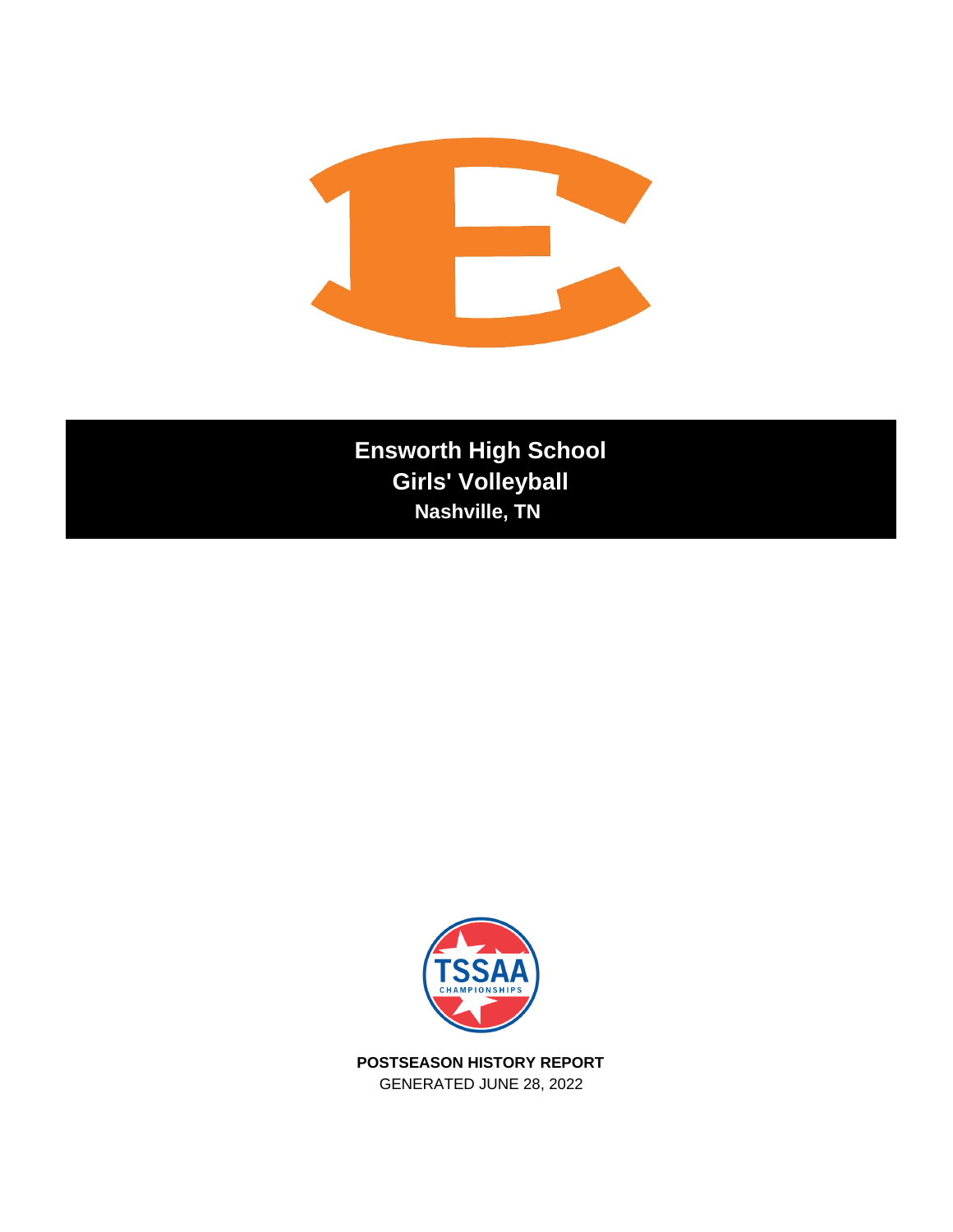# **Summary**

**Championship Record:** 7-9 **Appearances (6):** 2021, 2014, 2013, 2011, 2010, 2009 **Finals Appearances/Runners-up (2):** 2010, 2011 **Championships (2):** 2011, 2010

## **Finals Appearances**

| Year | <b>Class</b>   | Award                 | <b>Detail</b> |
|------|----------------|-----------------------|---------------|
| 2010 | Division II AA | <b>Team Champions</b> | $(32-8)$      |
| 2011 | Division II AA | <b>Team Champions</b> | $(34-4)$      |

# **Awards**

None found.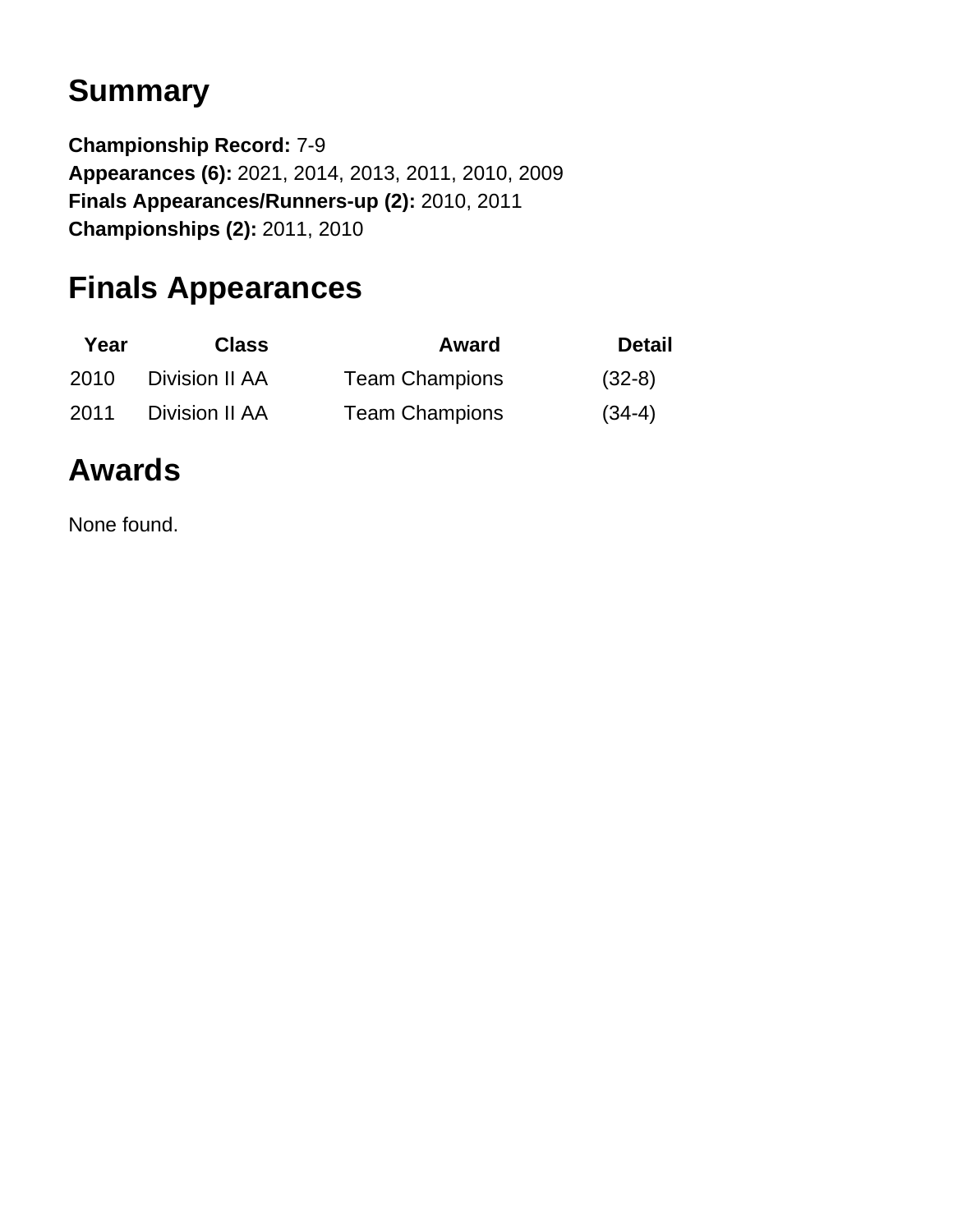### **2021 Division II-AA State Girls' Volleyball Tournament October 19 - October 21, 2021 · Middle Tennessee Christian School**

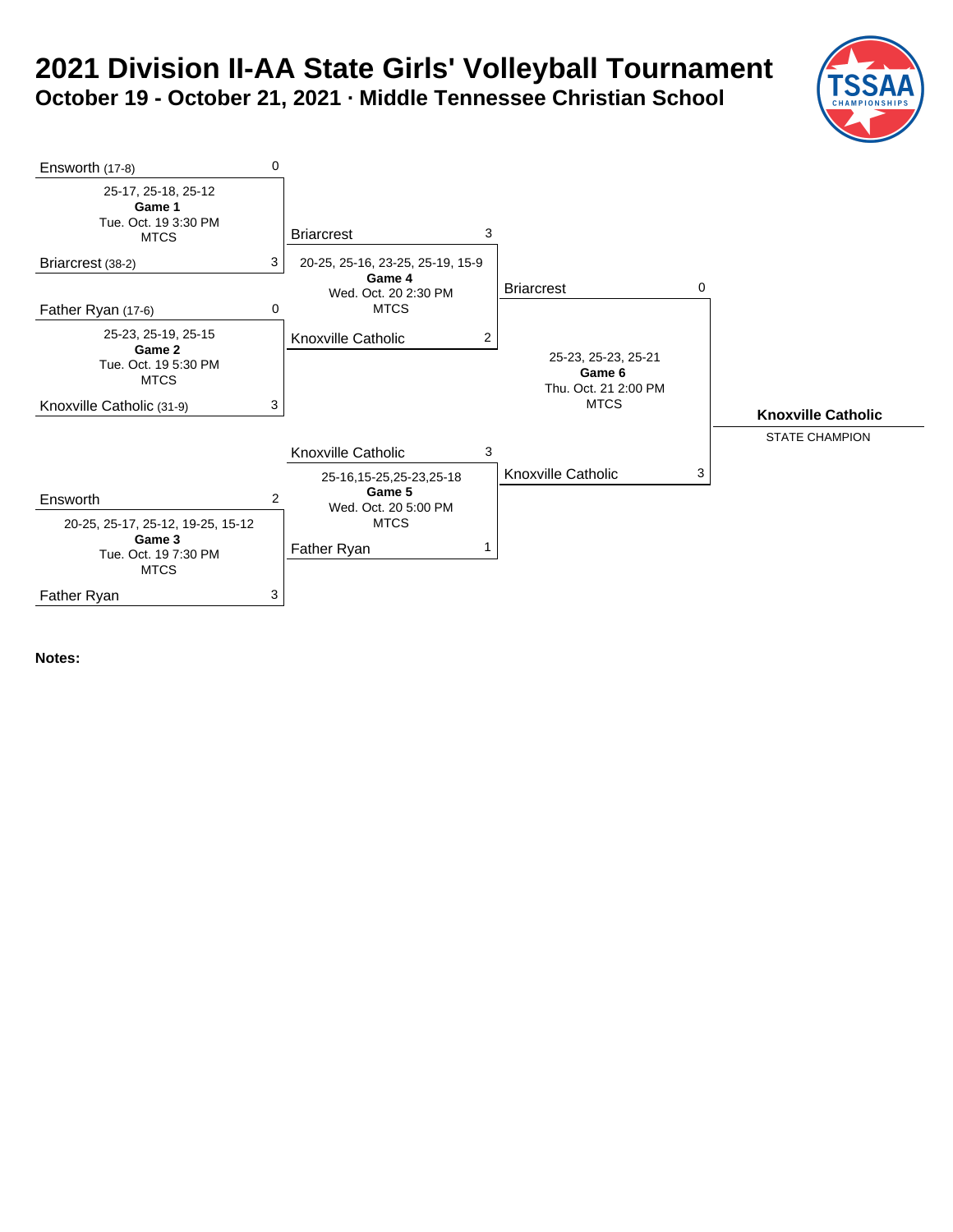### **2014 Division II AA State Girls' Volleyball Tournament October 22 - October 24, 2014 · Murfreesboro, TN**

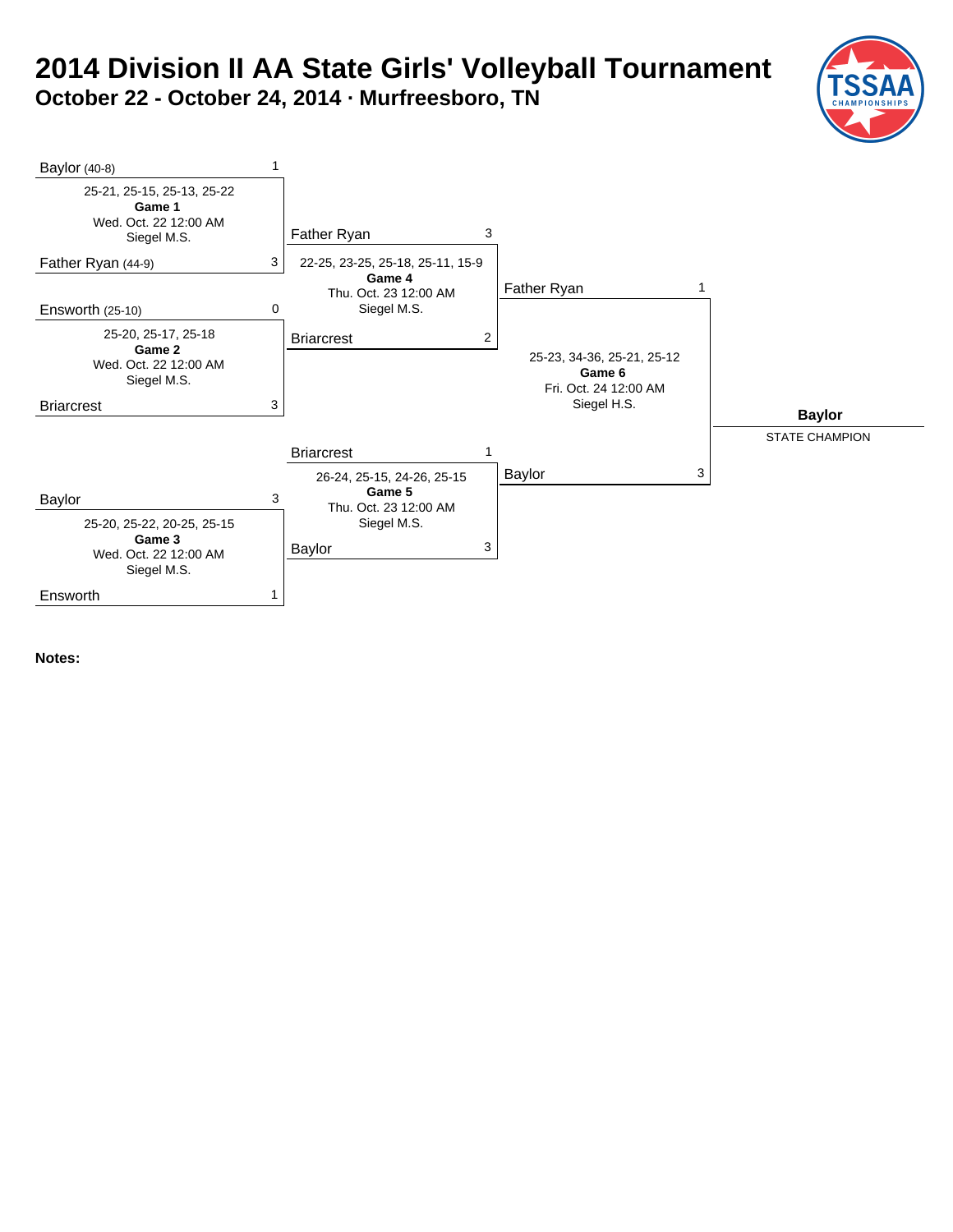### **2013 Division II AA State Girls' Volleyball Tournament October 23 - October 25, 2013 · Murfreesboro, TN**

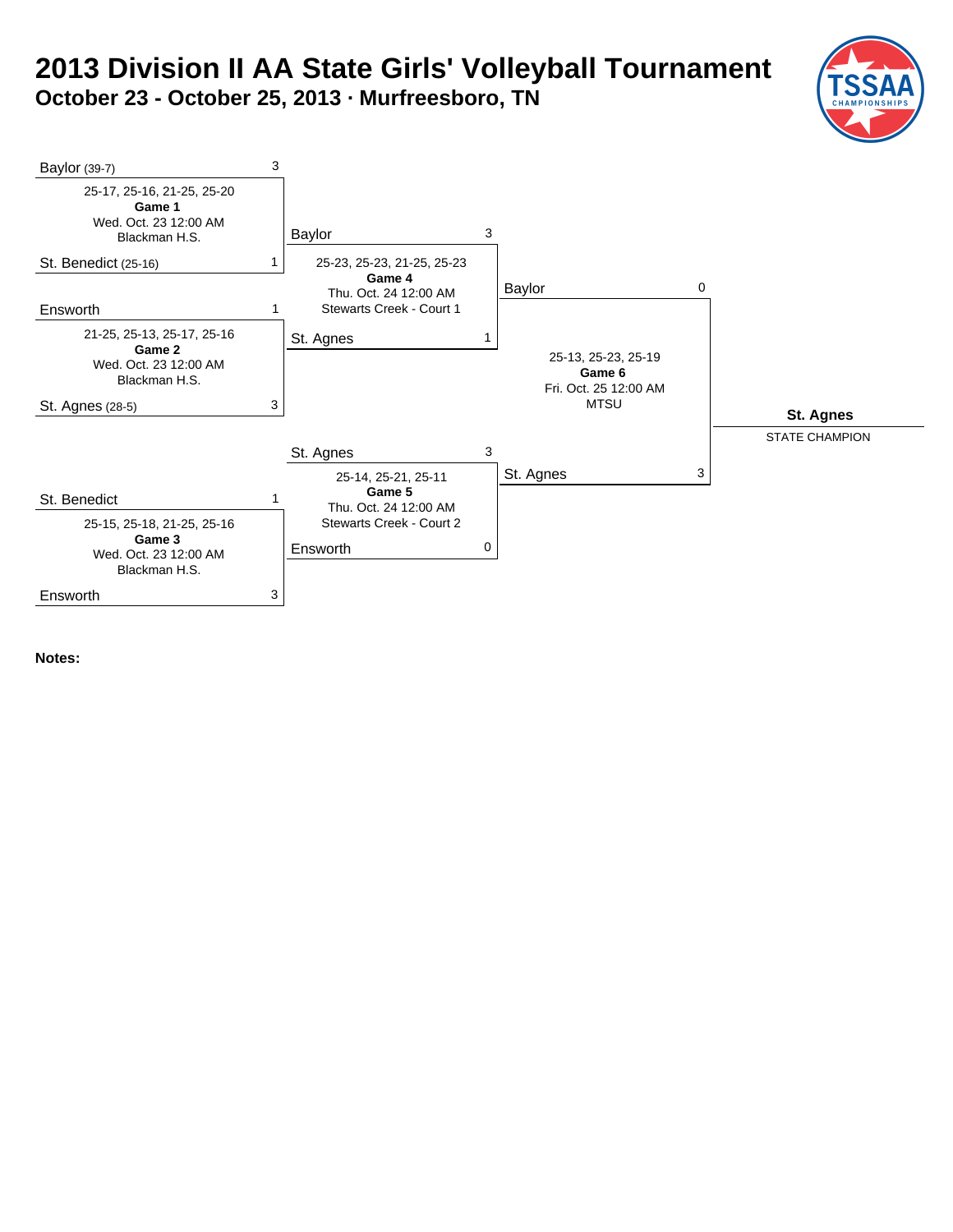### **2011 Division II AA State Girls' Volleyball Tournament October 26 - October 28, 2011 · Murfreesboro, TN**

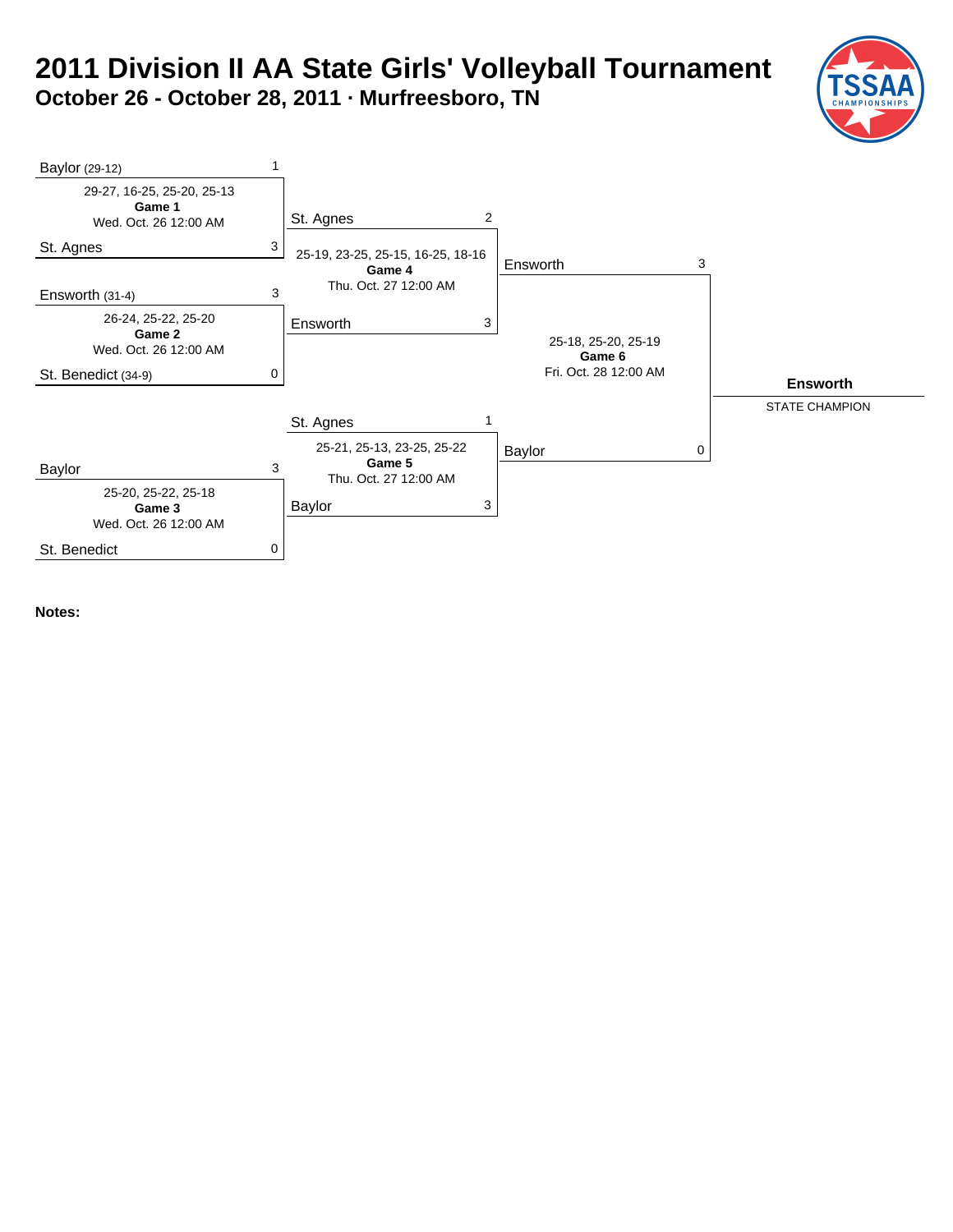### **2010 Division II AA State Girls' Volleyball Tournament October 27 - October 29, 2010 · Murfreesboro, TN**